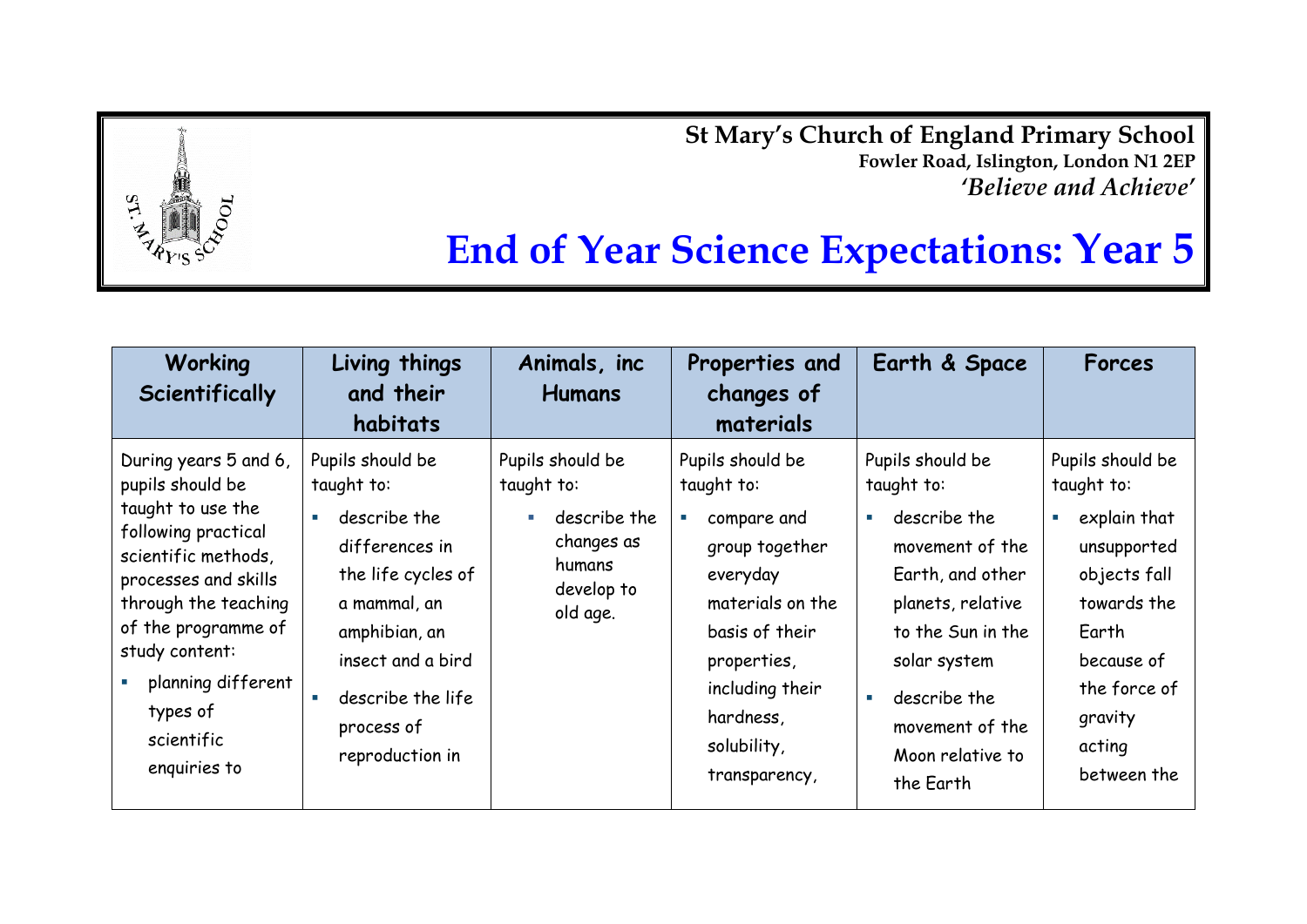| answer questions,              | some plants and |                          |    | conductivity        | describe the Sun, |    | Earth and      |
|--------------------------------|-----------------|--------------------------|----|---------------------|-------------------|----|----------------|
| including                      | animals.        |                          |    | (electrical and     | Earth and Moon    |    | the falling    |
| recognising and                |                 |                          |    | thermal), and       | as approximately  |    | object         |
| controlling                    |                 | $\bullet$<br><b>MILK</b> |    | response to         | spherical bodies  | ×  | identify the   |
| variables where                |                 |                          |    | magnets             | use the idea of   |    | effects of     |
| necessary                      |                 |                          | ×. | know that some      | the Earth's       |    | air            |
| taking                         |                 |                          |    | materials will      | rotation to       |    | resistance,    |
| measurements,                  |                 |                          |    | dissolve in liquid  | explain day and   |    | water          |
| using a range of               |                 |                          |    | to form a           | night and the     |    | resistance     |
| scientific                     |                 |                          |    | solution, and       | apparent          |    | and friction,  |
| equipment, with                |                 |                          |    | describe how to     | movement of the   |    | that act       |
| increasing                     |                 |                          |    | recover a           | sun across the    |    | between        |
| accuracy and                   |                 |                          |    | substance from a    | sky.              |    | moving         |
| precision, taking              |                 |                          |    | solution            |                   |    | surfaces       |
| repeat readings                |                 |                          | ×. |                     |                   | T. |                |
| when appropriate               |                 |                          |    | use knowledge of    |                   |    | recognise      |
| recording data                 |                 |                          |    | solids, liquids and |                   |    | that some      |
| and results of                 |                 |                          |    | gases to decide     |                   |    | mechanisms,    |
| increasing                     |                 |                          |    | how mixtures        |                   |    | including      |
|                                |                 |                          |    | might be            |                   |    | levers,        |
| complexity using<br>scientific |                 |                          |    | separated,          |                   |    | pulleys and    |
|                                |                 |                          |    | including through   |                   |    | gears, allow a |
| diagrams and                   |                 |                          |    | filtering, sieving  |                   |    | smaller force  |
| labels,                        |                 |                          |    | and evaporating     |                   |    | to have a      |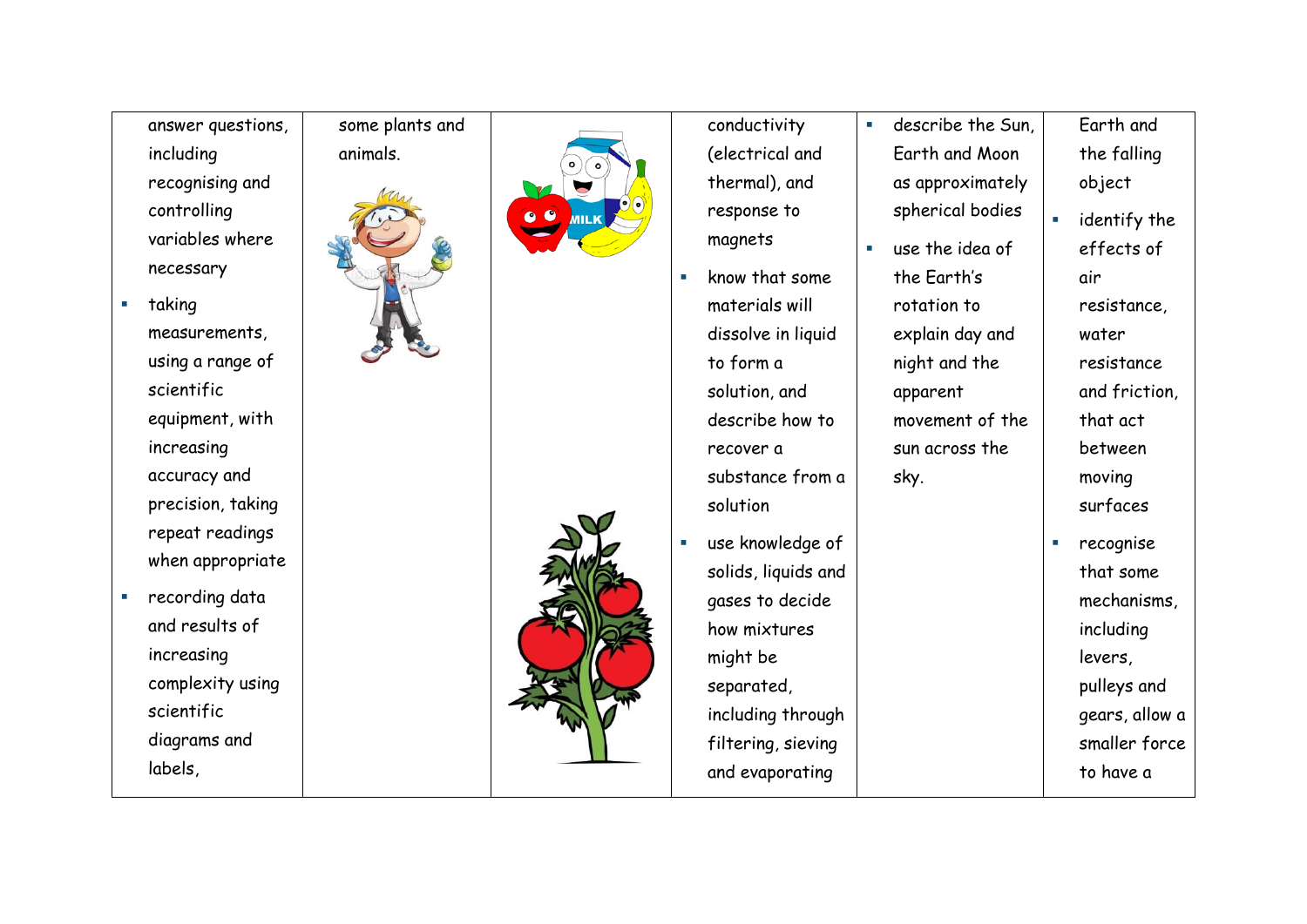| classification       |  | give reasons,<br>$\mathcal{L}_{\mathcal{A}}$ | greater |
|----------------------|--|----------------------------------------------|---------|
| keys, tables,        |  | based on                                     | effect. |
| scatter graphs,      |  | evidence from                                |         |
| bar and line         |  | comparative and                              |         |
| graphs               |  | fair tests, for                              |         |
| using test results   |  | the particular                               |         |
| to make              |  | uses of everyday                             |         |
| predictions to set   |  | materials,                                   |         |
| up further           |  | including metals,                            |         |
| comparative and      |  | wood and plastic                             |         |
| fair tests           |  | demonstrate that<br>$\mathcal{C}$            |         |
|                      |  | dissolving, mixing                           |         |
| reporting and        |  | and changes of                               |         |
| presenting           |  |                                              |         |
| findings from        |  | state are                                    |         |
| enquiries,           |  | reversible                                   |         |
| including            |  | changes                                      |         |
| conclusions,         |  | explain that some<br>$\mathcal{C}$           |         |
| causal               |  | changes result in                            |         |
| relationships and    |  | the formation of                             |         |
| explanations of      |  | new materials,                               |         |
| and degree of        |  | and that this                                |         |
| trust in results, in |  | kind of change is                            |         |
| oral and written     |  | not usually                                  |         |
|                      |  |                                              |         |